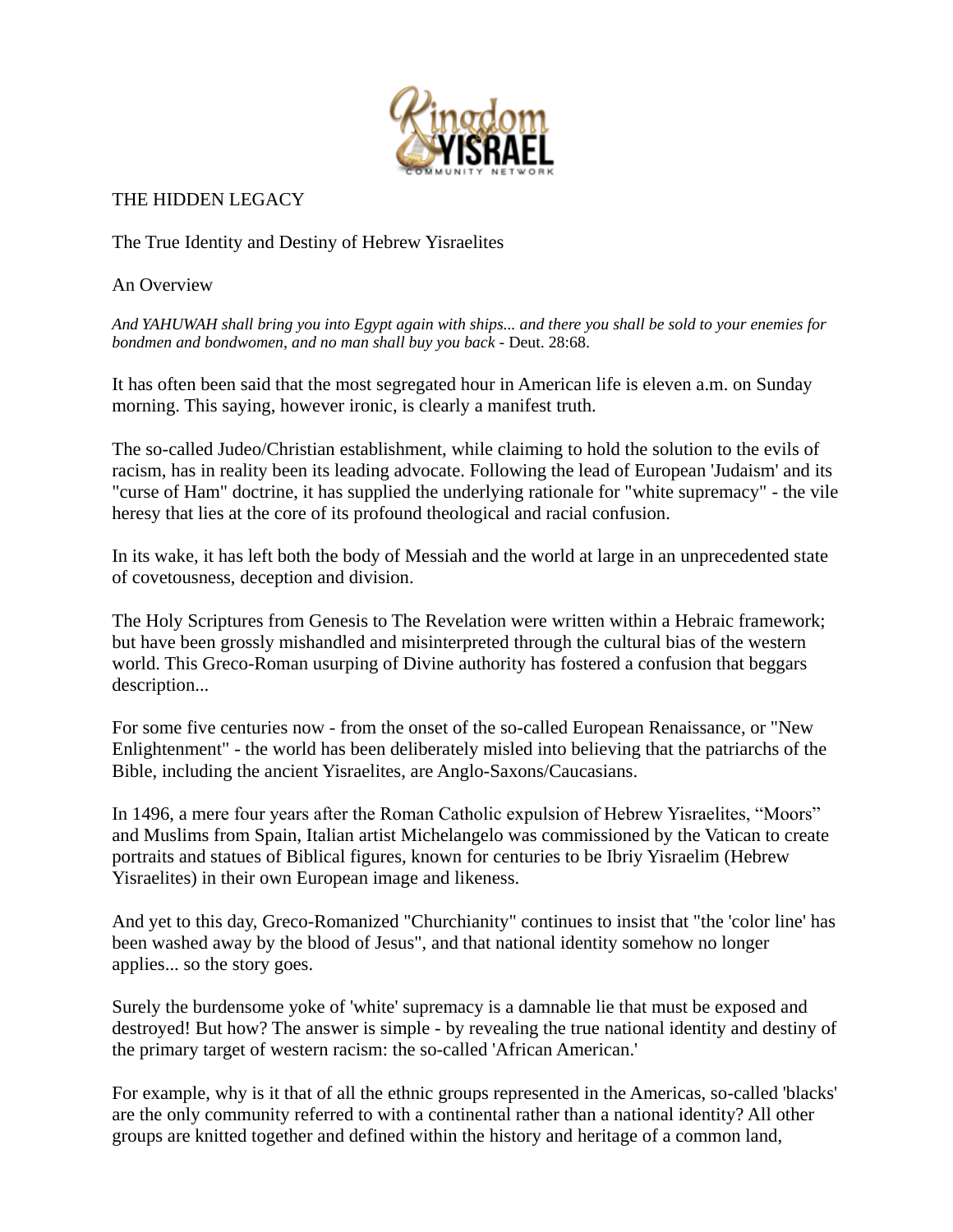language and lifestyle - Greek Americans, Italian Americans, Irish Americans, etc.

How then can the so-called African American's place in the body of Messiah finally be understood, and his place in this world respected, while his national identity remains a mystery? Ironically, the solution to this dilemma is key not only to ending the scourge of 'white supremacy', but to bringing racial and doctrinal unity to the holy nation as well!

It is written, "Behold, the days come says YAHUWAH, that I will make a new covenant with the house of Yisrael and with the house of Yahudah" (Jer. 31:31). This is without a doubt, a clear reference to the New Covenant/Testament, ratified by the blood of Y'shua (Heb. 8:8).

If the body of Mashiakh at large is to ever genuinely receive its manifold blessings - including the ever-elusive racial and doctrinal unity of the faith - she must do so according to divine law, and within the specific terms of this covenant.

As with any contract, the renewed Covenant, being a binding legal agreement, was entered into by two principal parties. The identity of the first party is universally agreed upon - YAH Himself. But when it comes to the identity of the other party involved, much controversy still remains.

The Commonwealth of Yisrael must finally come to terms with the fact that until this particular matter is fully resolved, any efforts toward seeing the precious promises of the Covenant truly fulfilled are utterly in vain!

So, the first order of business, despite its complexities, is very simple: we must come to a full understanding of the contract. We must accurately identify the principal parties involved - YAHUWAH and Y'shua/Yisrael and Yahudah - and then determine exactly what kind of contract it is; understanding clearly both the rights and responsibilities required of its principal parties by divine law.

#### ABRAM OF UR

Despite the raging controversy over the true identity of the physical descendants of Ya'aqob/Jacob, there is no such dispute when it comes to identifying the original father of the ancient Hebrew Yisraelites – Abraham.

In order to determine the racial and ethnic characteristics of Yisrael and 'Judah' - and thereby accurately identify the covenant's second principal party - we must then of course, begin at the beginning. We must establish the true 'race' and ethnicity of Abraham. For purposes of this overview, our doing so will be brief, and directly to the point.

According to Genesis 11, Abraham is originally from a region called Ur of the Chaldees. This area was located in what is modern day Iraq. From every objective indicator - scriptural, archaeological, anthropological, geographical and historical - that region of the world was at that time, and to a great extent even today, populated by a dark-skinned, woolly haired people.

For example, the ancient artistic renderings of the Hebrew slaves by the Chaldeans, the indigenous peoples of the region, clearly and consistently depict an Afro-Asiatic physical appearance. Furthermore, common knowledge says it is simply a physiological impossibility for a 'white-skinned' people to long withstand the routine one hundred degrees plus temperatures that were the norm in the land of Ur. And thus, the indigenous peoples obviously had to have been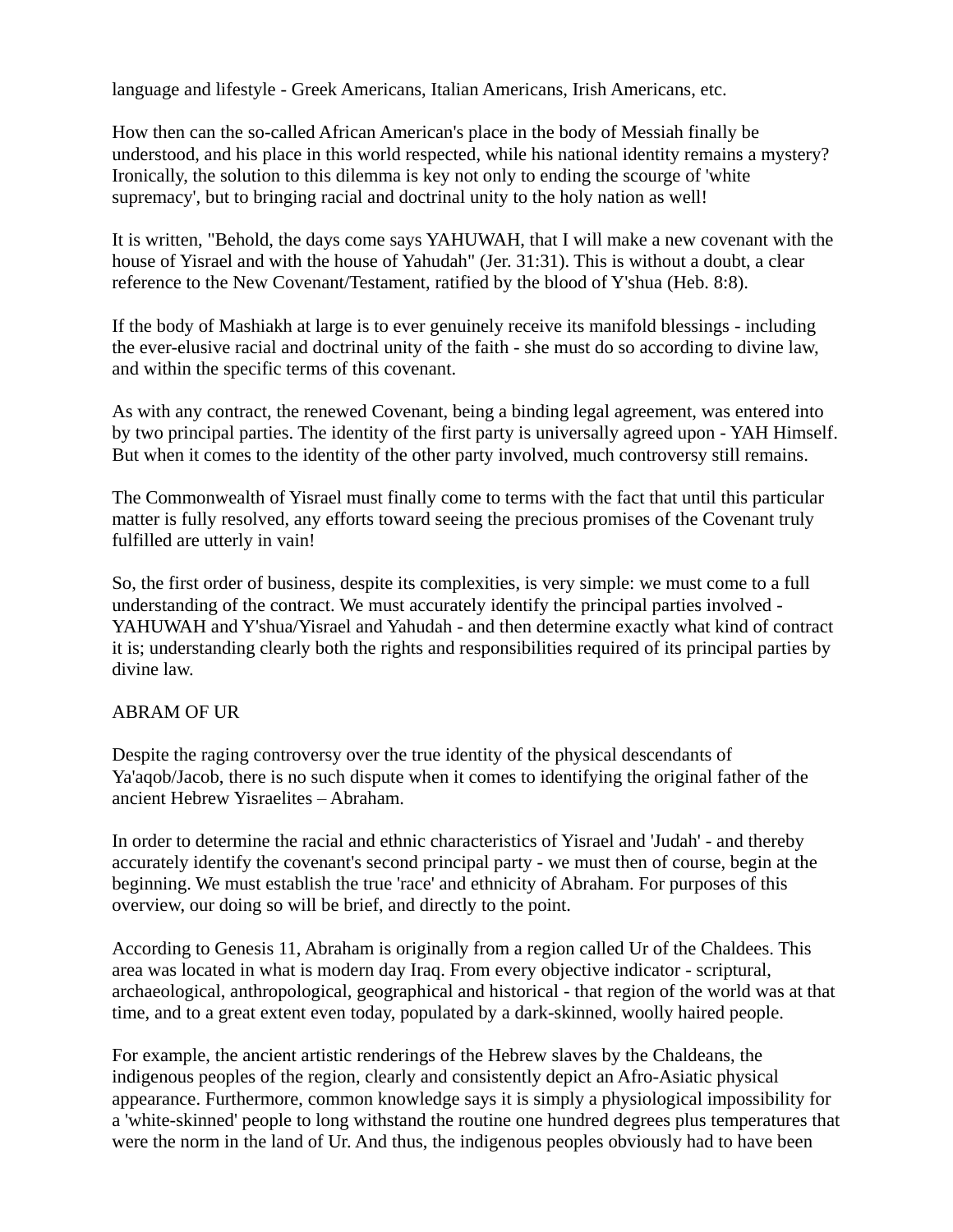"Afro-Asiatic", so to speak.

Even today, that area of the world is hardly peopled by Anglo-Saxons/Caucasians. And so, the bizarre assumption that Abram of Ur was "white-skinned" - and that, without any evidence whatsoever - is patently absurd on its face. Abraham is clearly and obviously a dark-skinned man, just as were the rest of the indigenous peoples of the region.

### THE SEVENTY SOULS

The Torah tells us that Abraham's direct descendants, the ancient Yisraelites, while sojourning in Egypt, multiplied from seventy souls to in excess of 650,000 men, not including women and children, at the time of the exodus under Mosheh (Moses).

The ancient Egyptians, unlike their Hebrew counterparts, were descended from Ham, the son of Noah - universally recognized as the father of the so-called African nations. Therefore, the ancient Egyptians were also a dark-skinned people.

How could the children of Israel grow from a handful into a multitude of millions in Egypt in so short a time, without mass intermarriage with the Egyptians and other Hamitic peoples? As it is written, the children of Israel came out of Egypt under Moshe "a mixed multitude."

This simple fact alone makes it literally impossible for the ancient Yisraelites to have been socalled "whites." Period.

The great emancipator Mosheh/Moses himself was raised as Pharaoh's grandson at a time when Pharaoh sought to destroy all Hebrew male babies. For Pharaoh to have issued such an edict with any credibility, the Hebrew infant Mosheh had to have passed as his grandson.

Could Moses have possibly been a "white Hebrew" baby in the royal court of a 'black' Hamitic king and go undetected? Obviously not.

The scripture even tells us that the adult 'Moses' was initially mistaken by the daughters of Jethro to be an Egyptian. Moses' physical characteristics are thus recorded in scripture as being indistinguishable from the Egyptian descendants of 'Ham' - the universally acknowledged progenitor of the so-called black African nations.

Clearly, and beyond a shadow of a doubt, the ancient Hebrew Israelites, just like the ancient Egyptians, were basically a dark-skinned, wooly haired people.

#### GENESIS 15:13

The next step in determining the true identity of 'Israel and Judah' - the disputed principal party in YAHUWAH's 'New Covenant' - is to discover how the scriptures characterize their divine purpose and ultimate destiny. What was to be the fate of the chosen people in the last days? Again, we must look to the Genesis of Yisrael - the original vision and design for the holy nation, as well as the promises of divine blessings and dominion given to our father Abraham.

It is no mere "coincidence" that on the same day that YAH made His covenant with Abram, giving his seed the land from the Nile (Egypt and Ethiopia) to the Euphrates (the so-called Middle East), He also revealed to him what manner of affliction his posterity would endure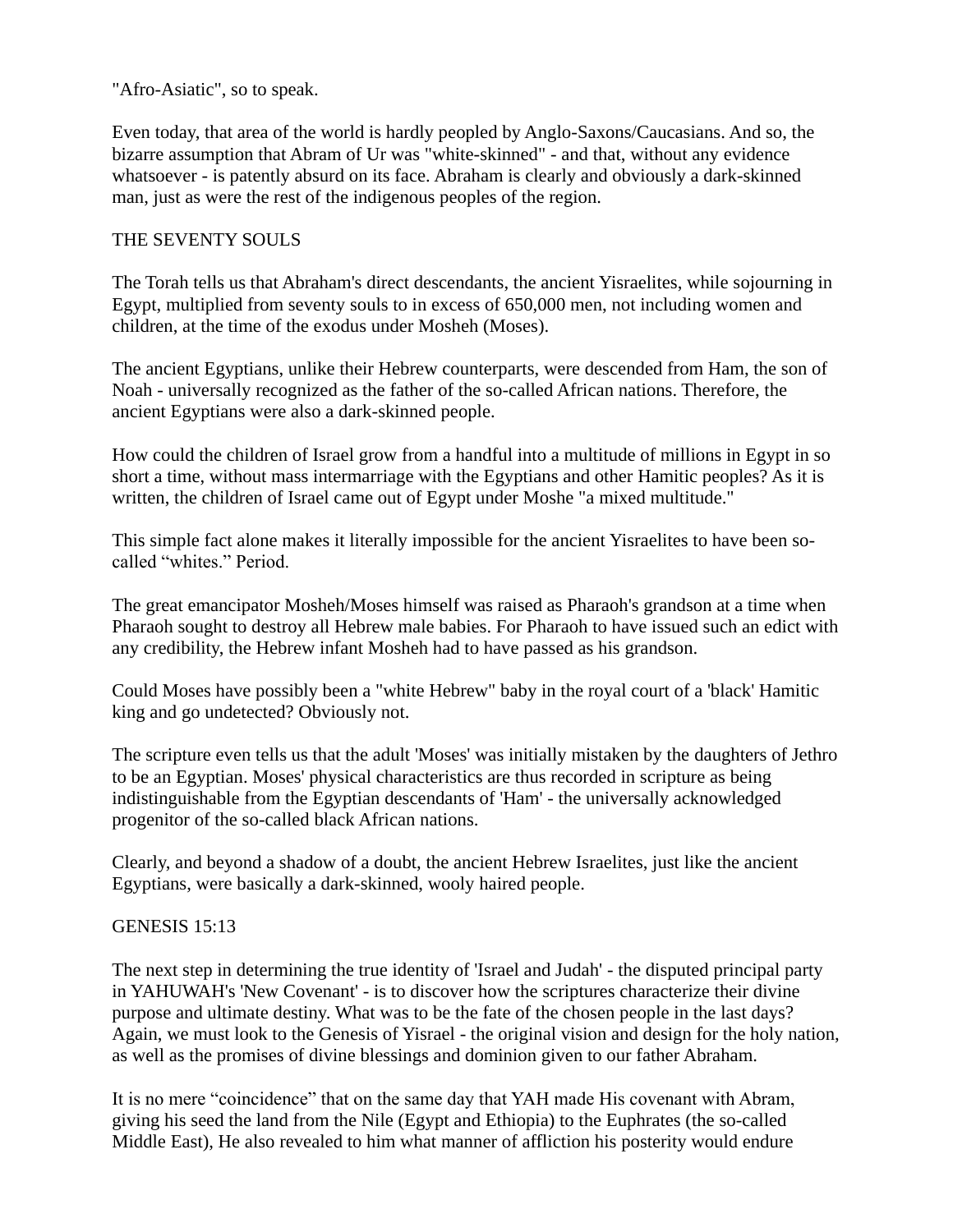before the inheritance would be theirs - just as the ultimate seed of Abraham, Mashiakh Himself,

would endure the cross before receiving the keys to the Kingdom.

YAH said to Abram, "Know of a surety that your seed shall be a stranger in a land that is not theirs, and shall serve them, and they shall afflict them four hundred years..." (B'resheet/Gen.15:13).

Western scholars and theologians, to a man, have insisted that this revelation was fulfilled with the Egyptian bondage, and ended with the Exodus under Moses. This is based, for the most part, on a misreading of Shemot/Exodus 12:40, which reads "Now the sojourning of the children of Yisrael, who dwelt in Egypt, was four hundred and thirty years."

But notice what this verse does not say. He does not say the bondage of the children of Yisrael lasted four hundred years, but rather their sojourning. This verse is simply referring to the full extent of the *sojourning* of Yisrael from Abraham to the Exodus.

The apostle Paul bears this out - telling us that the law of Mosheh came 430 years after the covenant with Abraham and did not make the original promise (which was by faith, and before the law) of none effect (Gal. 3:16-17). This means that a mere 30 years after the covenant was made with Abraham, the four hundred-year bondage would have begun - the children of Yisrael would have been enslaved by the Egyptians.

But thirty years after that covenant was made, Ya'aqob/Jacob himself, who was to become the patriarch of the twelve tribes of Yisrael, wasn't yet born - much less the generations of Israelites who would proceed from his loins and suffer Egyptian bondage.

As a matter of fact, Moses' grandfather Kohath was one of the original seventy souls that entered into Egypt during the time of favor under Yosef/Joseph. So, it becomes crystal clear to any honest observer; to any sincere seeker of truth, that the prophecy of Genesis 15:13 was in no way fulfilled by the Egyptian enslavement of the ancient Hebrew Israelites.

Clearly, this word from YAH was intended to reveal to Abraham - and to us - what would befall the chosen nation in the last days. And at a point subsequent to the bondage in Egypt.

Therefore, in order to accurately identify the core of the physical seed of Abraham, Isaac and Jacob in the modern world, one must simply determine what nation of people has actually endured the affliction foretold in Genesis 15:13.

# THE TRANS-ATLANTIC SLAVE TRADE

In all of recorded history, only one nation of people has ever been continuously afflicted in the land of its oppressors for anything even remotely approaching a four hundred-year period: the so-called African slaves and their descendants, under the United States of America.

In the book of Debarim/Deuteronomy, Moses prophesied concerning the children of Yisrael, saying "And YAHUWAH shall bring you into Egypt again with ships... and there you shall be sold unto your enemies for bondmen and bondwomen, and no man shall redeem you" (Deut. 28:68).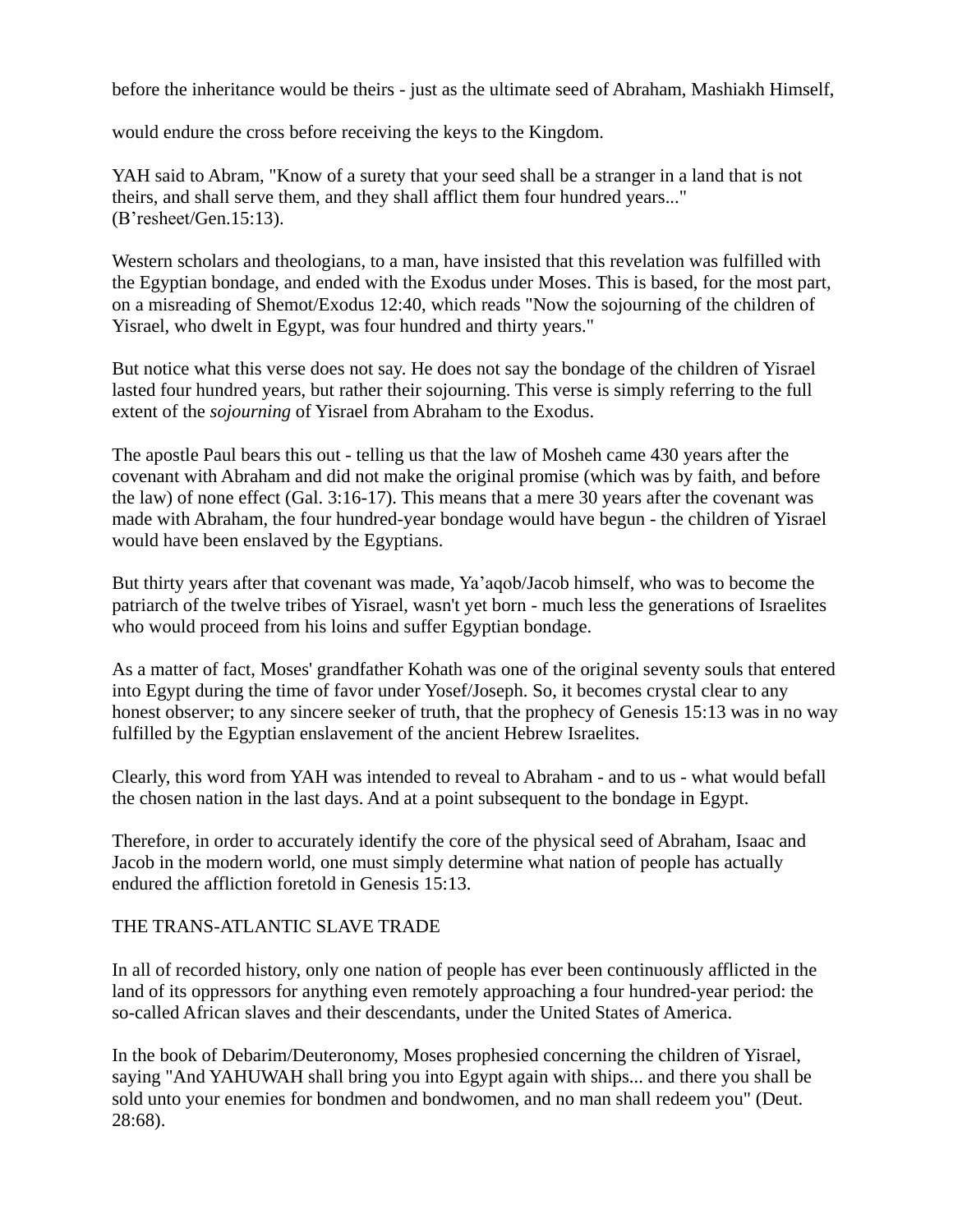This verse of scripture reveals that the Yisraelites would endure yet another, more insidious form

of bondage - one in which there was no possibility of redemption after a set period of time, as was the case with the form of slavery practiced among the civilized world of that day.

It further reveals that Yisrael would be enslaved with ships; clearly indicating that this new "Egypt" would be a land reachable only by sea.

The whole 28th chapter of Deuteronomy unmistakably outlines a form of slavery theretofore unknown -- one in which the Yisraelites would not only lose their freedom, but their very identity - their history, culture and religion; yea, their very humanity.

This chilling prophecy was without question fulfilled by the most horrific method of national disintegration ever devised; through the most cruel and barbaric form of slavery in the annals of recorded human history - the Trans-Atlantic slave trade.

Let it also be known that the bulk of those who were brought to the Western hemisphere in ships were the descendants of the 'Judean' diaspora into Egypt and Ethiopia brought on by the Roman destruction of Yahudah and Yerushalayim (Judah and Jerusalem) in 70 CE - recorded for posterity by the noted ancient historian Josephus.

(At that point in time, for the most part, it was the southern Kingdom of Judah that dwelled in the land of our fathers - the ten northern tribes that constituted the Kingdom of Israel having long since been dispersed eastward under the Assyrian captivity in 722 BC.)

These displaced Judahites were most often despised and persecuted among the so-called African nations as well. As a result, most were driven westward, until finally arriving on the west coast of Africa, where they were eventually captured and sold...

And thus, the children of the Trans-Atlantic slave trade are primarily the actual descendants of the southern Kingdom, consisting of the tribes of Judah, Benjamin and Levi - the rulers by divine birthright over the nation of Yisrael as a whole, and those who must therefore bear the burden of bringing order and unity to the entire Commonwealth.

#### THE STOLEN LEGACY

In our final step in determining the rightful and legal executors of the Divine Covenants, it's needful to point out that the chastisement of Yisrael prophesied in Deuteronomy is a fate that has never befallen those widely perceived to be true Judah today - the Ashkenazi Jews of Europe, the land of Yisrael and the US.

This nation of people referring to themselves as 'Jews' could not possibly be the physical descendants of the ancient Judahites; simply because they fail to meet the criteria set by the Hebrew prophets concerning their racial and ethnic origins. But also, the wretched conditions that would come upon and overtake Israel in the last days...

*Notwithstanding the horrible suffering they endured at the hands of the Nazis, the Ashkenazi Jews have in no wise been subjected to the divine chastisement of absolute disenfranchisement and dehumanization - including the very loss of national identity - as foretold by the prophets.*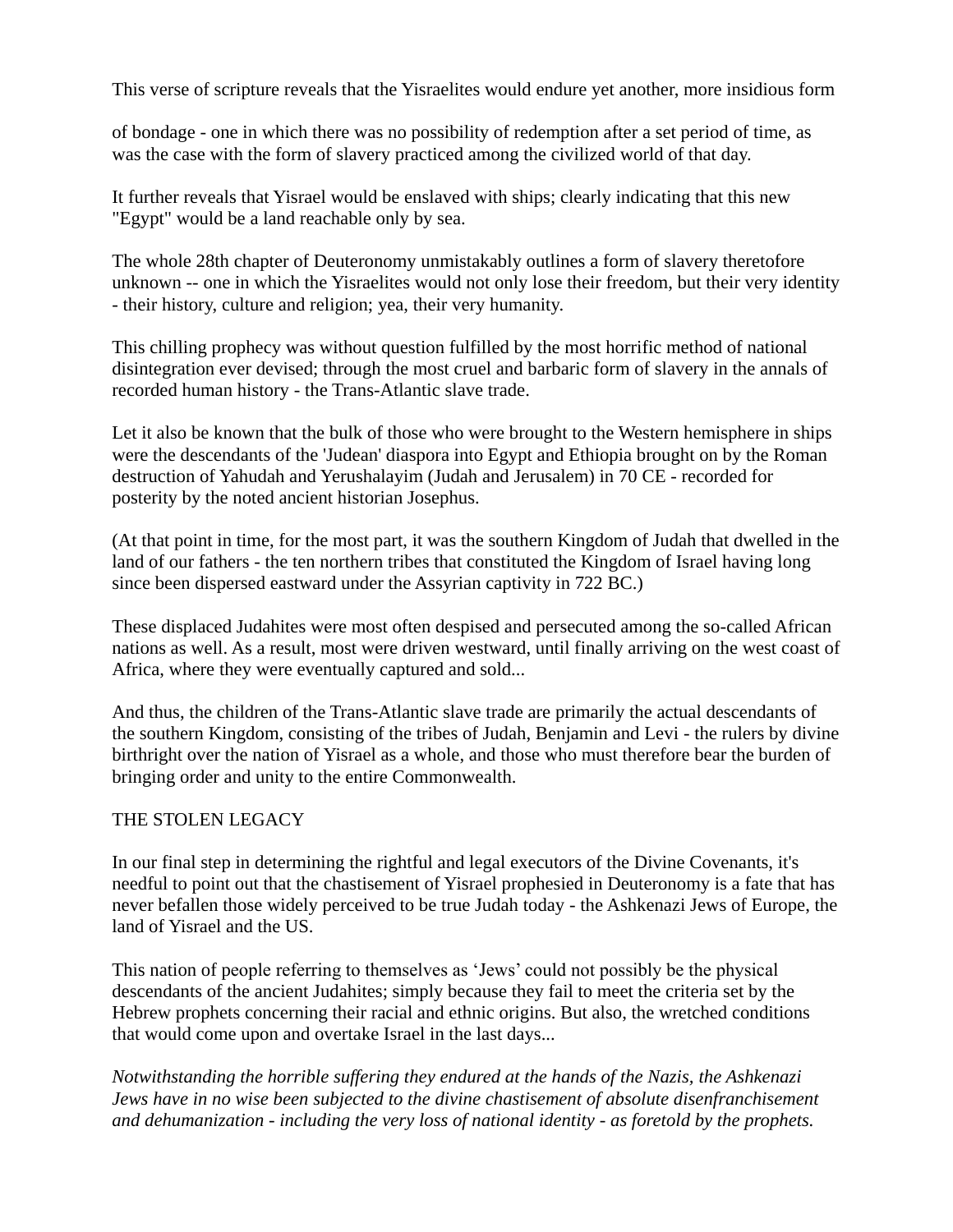Therefore, it becomes necessary to discover the true national identity of the modern-day Ashkenazi Jews, in order to fully establish the identity and purpose of the true physical seed of Yisrael.

Since these European Jews are clearly not the actual descendants of the ancient Kingdom of Judah, then who are they? And why until just recently, has the whole world assumed them to be true Yisrael? Once again, we must turn to the book of beginnings - Genesis - for the surprising answer to this profound mystery.

In the book of Genesis, we read concerning the sons of Noakh/Noah, that the European nations descended not from Shem, the father of the Hebrews, but rather, from Japheth. So, then the Ashkenazi Jews, many of whom so hastily brand anyone who would dare find fault with their people in any way as "anti-Semites", are in actuality not a "Semitic" people themselves.

And although there are certainly many sincere seekers of YAH among their ranks, this key point is critical in understanding why as a whole, this nation of people have erroneously believed themselves to be the biological descendants of the ancient Kingdom of Judah and have been so widely perceived and accepted as such.

Ironically, in the same passage of scripture used by "Talmudic Judaism" to conclude that socalled black people are the "cursed descendants of Ham", lies a great mystery that unveils the real truth about Ashkenazi-based claims to the promises of Abraham.

Noakh, beyond his alleged curse upon 'Ham' (it was actually *Canaan*), prophesies that YAH would "...enlarge Japheth, and he shall dwell in the tents of Shem, and Canaan shall be his servant" (Gen.10:27).

In the King James version of the Torah, the word "enlarge" in this verse is rendered in the margin as "persuade" - which is actually closer to the actual meaning of the original Hebrew word Mosheh used. In the original Hebrew, the word translated enlarge is the word 'Pathah,' which actually means to entice, or to deceive.

What Noah was then prophesying was that the children of Japheth would be enticed and persuaded by YAH to "dwell in the tents of Shem." In short, Caucasian proselytes (a tribe/nation called the Khazars) and other European descendants of Japheth, would occupy the land of the Hebrew Yisraelites (descendants of Shem) while under a strong delusion.

#### DIVINE DESTINY

So then, Ashkenazi Jewry is in reality those descendants of 'Japheth', who for purposes of establishing the soon coming Kingdom of Judah, were destined to both assume the identity and occupy the land of Judah under YAHUWAH's "persuasion" - fully believing themselves to be the physical seed of Abraham! Even so, Amen.

This amazing fulfillment of the prophecy of Noah is among other things, YAH's divine chastisement upon the natural children of Israel for their rebellion in rejecting their birthright...

YAHUWAH, in His Divine providence, allowed the sacred inheritance to fall temporarily into the hands of a foolish nation; to prepare the land for the return of the true seed, and to provoke *true* Yisrael to jealousy - (note: righteous jealousy is not *envy*.)